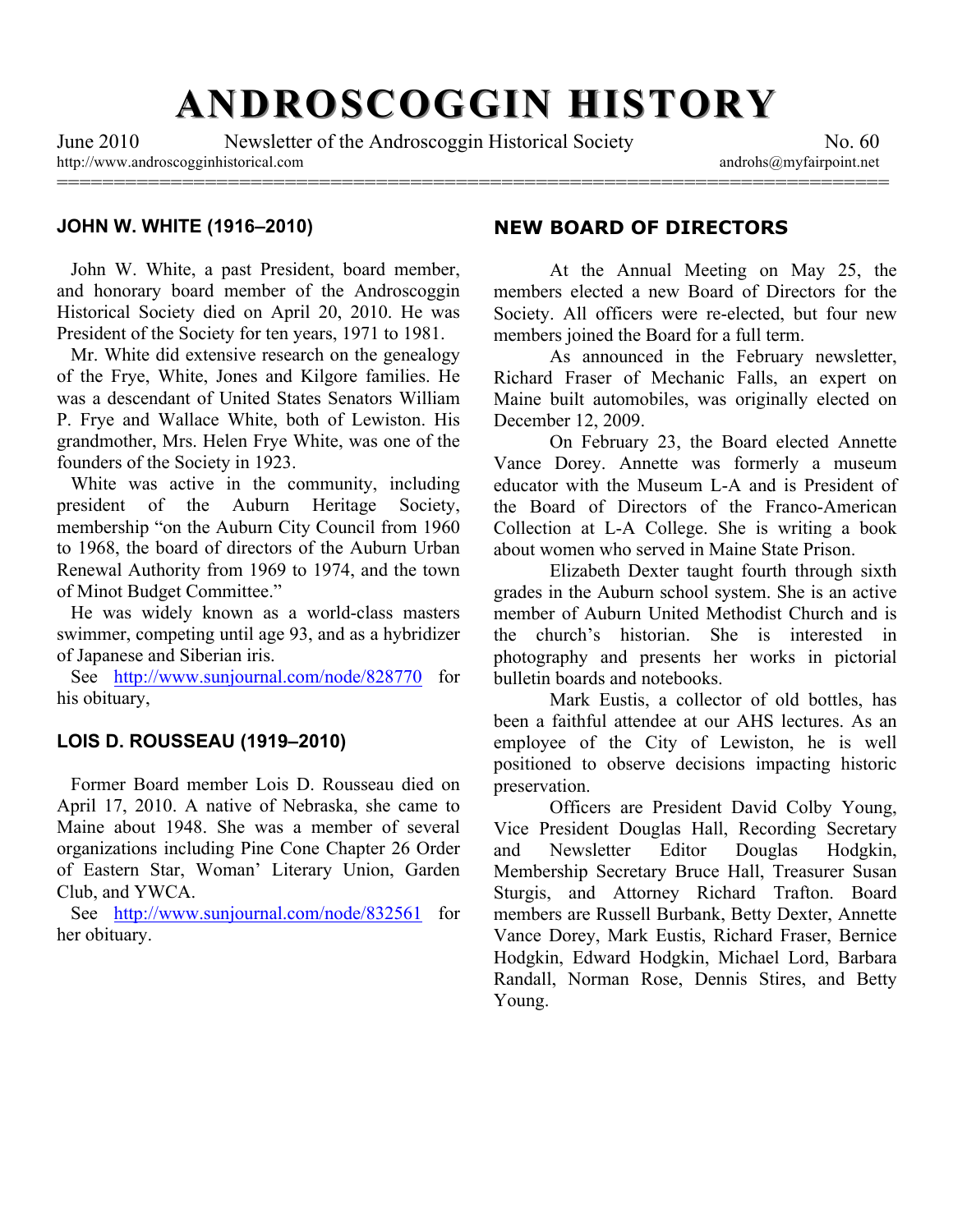## **NEW BOOK ON RAILROAD HISTORY**

 Local author Douglas I. Hodgkin has completed another book on local history, *The Lewiston and Auburn Railroad 1872–2009*. This is the story of a branch line of 5.4 miles of track that was leased to the Grand Trunk Railway and then to the Canadian National Railway.

 It probably is best known as the railroad on which many of the ancestors of residents of the Twin Cities immigrated from Quebec to work in the mills. Their destination, the depot on Lincoln Street in Lewiston, still stands. A chapter is devoted to how the railroad was a vehicle to transmit and maintain French-Canadian culture, with some attention to the International Snowshoe Congresses.

 The book recounts the story of the founding and construction of the railroad despite the fierce opposition of the Maine Central Railroad and the textile-manufacturing corporations. Particularly controversial was the purchase of all the shares in the railroad by the Cities of Lewiston and Auburn.

 After about a century of service, this railroad and railroads across the country were in decline. The railroad yards were abandoned. Eventually the trestle bridge across the Androscoggin River was converted to a pedestrian walkway and Bonney Park and Railroad Park, now Simard-Payne Memorial Park, were constructed.

 However, intermodal transportation technology has revived railroads as freight carriers. The result has been a boom in development along the track from Washington Street out to Lewiston Junction by the airport, as well as on the line of the St. Lawrence and Atlantic Railroad.

 "This was the most-eye-opening aspect of my research," Hodgkin said. "If one doesn't have occasion to go to that part of Auburn, one may not realize what has happened there. No wonder Mayor Gleason calls Auburn 'The Hub of Maine.'"

 Earle G. Shettleworth, Jr., Maine State Historian, wrote a foreword for the book, in which he said, "Hodgkin's study honors the history and impact of the entire Lewiston and Auburn Railroad enterprise. The junction of railroad history and cultural history … will more than fulfill the expectations of any serious railroad historian as well as those interested in both local history and the Franco-American experience."

 The 136-page paperback book includes sixty-five illustrations, about half of them in color. The book is available for twenty dollars at Victor News in Lewiston, Percy's Burrow in Auburn, Bates College Store, Museum L-A, and Androscoggin Historical Society. You may also order from the author at 9 Sutton Place, Lewiston, ME 04240. Shipping via media mail is \$3.00 and Maine residents include \$1.00 sales tax.

## **BOOK ON MAINE AUTOMOBILES**

Richard and Nancy Fraser have published the 2nd edition of their book, *A History of Maine Built Automobiles and Motorized Vehicles, 1834–1934 with a History of Maine License Plates*. Richard is a member of the Board of the Androscoggin Historical Society.

According to the sales flyer, "The book … illustrates the early development of this industry in the state. It contains many rare photographs showing the ingenuity of the early pioneers who made noteworthy contributions to the history of the horseless carriage. Many of the vehicles are one of a kind, and some, such as the Casco Truck and the Lombard Log Hauler, enjoyed successful production runs."

The book contains over 500 pages and "includes 317 photographs and illustrations encompassing the 232 makes of vehicles known to date."

"There is a section on early auto racing and hill climbing contests, which were popular in the early part of the last century to determine whose auto performed best." Other sections examine "the history of the issuance of Maine license plates, as well as touring in Maine and other states."

"The early colorful writings announcing the birth and growth of this industry is preserved to convey to readers the truly wonderful experiences felt by those early pioneers."

Richard and Nancy hope "that the schools and colleges in Maine will employ this book as a tool to teach students about a segment of Maine history that did much to get the automobile industry off the ground in New England and in this county."

This hardcover book is priced at \$49.95 each. Maine residents add the 5 per cent sales tax. Priority mail is \$10.50 and media mail is \$6.00. Send your order to Nancy L. Fraser, P. O. Box 39, East Poland, ME 04230.